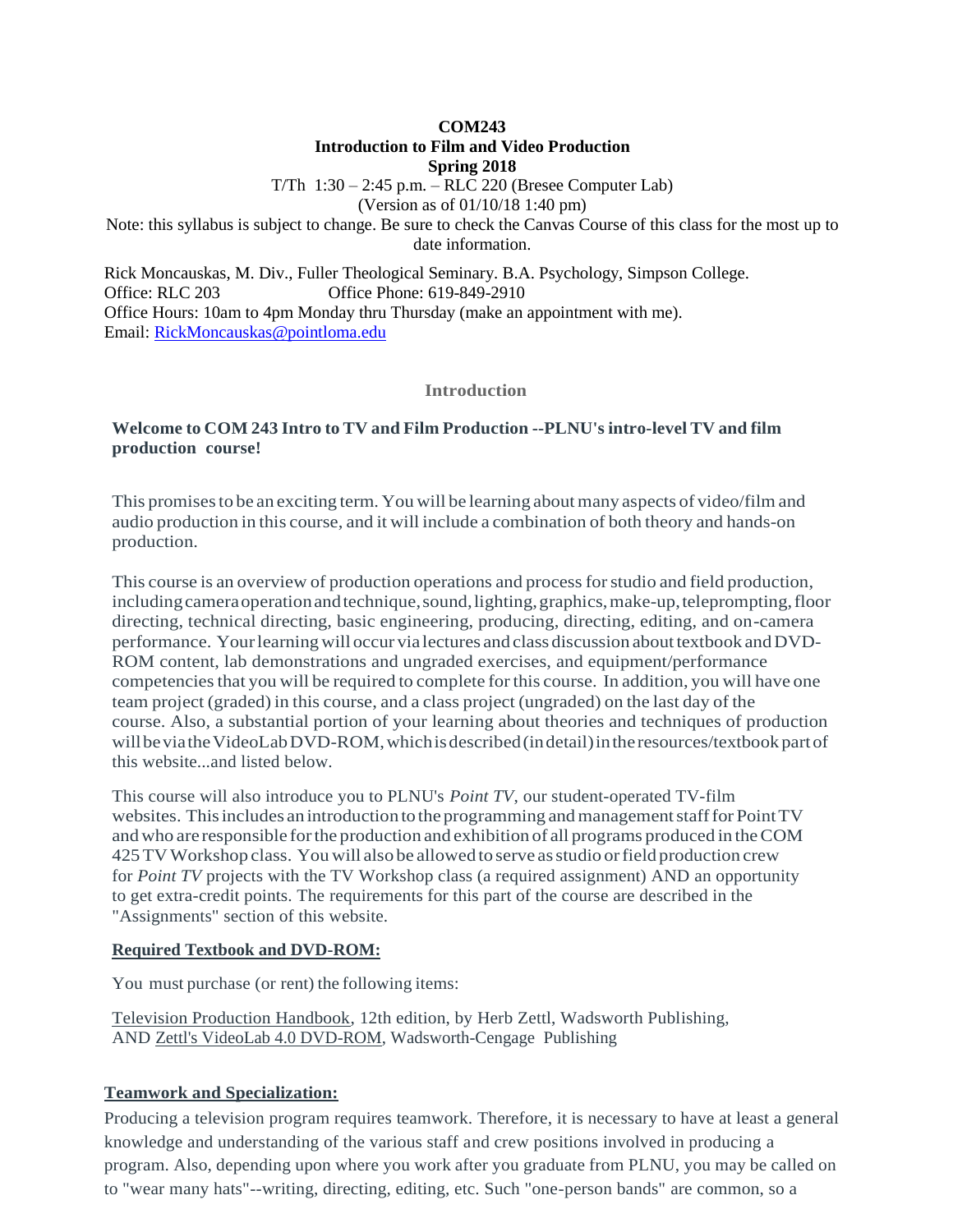diverse knowledge of production is also important in these situations. You do not have to be an expert on everything, but you must at least have some knowledge of the basic technical and creative aspects of each area of production. Specialization still is a part of production, however, every responsibility is affected by the others in the production process. Therefore, you need to begin to develop a working knowledge of all aspects of television production at an early stage.

# **Multiple Skills:**

This field requires many different kinds of skills--especially good interpersonal skills. One might say that television production is "interpersonal-relations intensive"--that is, (ideally), in order to get your foot in the door and succeed and advance, you must be good at what you do AND nice to work with. You need to develop your interpersonal skills and, especially at this level, primadonna attitudes are frowned upon. Things honored in TV and film (and just about every otherfield) are initiative, energy, enthusiasm, dependability, and humility. These aremostimportant, and will affect my evaluation (and studio mgt, and your peer's "evaluations") of you as a prospective TV/film producer, staff, or crew member. In this course (and in future media production courses), you might be called on to record sound, run camera, carry something (serve as a PA or "grip"), climb a ladder and hang/adjust a light, or justsweep the floor. In other words, be prepared to "get your hands dirty"--no matter how menial you may consider the task to be.

## **Professional Socialization:**

Based on these assumptions, the challenge in this course is to begin to do the following: exhibit initiative, energy, enthusiasm, dependability, and humility--all in the process of beginning to understand and master the various positions in the production process. It will also provide you the opportunity to display your stewardship abilities. We are all stewards of our time, talent, and treasure. You'll display yourstewardship of time via your ability to make this course a priority by participating in all group assignments AND getting things done on-time. You'll display your stewardship oftalent by working well with others and doing well in your exercises, competencies, and assignments. And you'll display your stewardship of treasure by taking care of the equipmenttechnology entrusted to you in this course. You will be expected to take care of all equipment you use -- as if it is your own and is irreplaceable. These are all important parts of your "professional" socialization" in this field, and each is extremely important in your future success working in TV/film.

# **Copyright Release:**

The PLNU Department of Communication and Theater owns the copyright to all student video and film projects made at the school using school equipment in regular production courses and independent practicum course credit projects. The department has the right to make copies of student video and film projects, and display them on PLNU's internet channels, at conferences and conventions, and in film and television festivals for educational and program promotion purposes. The student cannot use equipment for professional production purposes, sell the projects that they produce using PLNU equipment, put their programming on the Internet, or distribute their programs in any way without university permission. The student may receive permission from the department by notifying the department, and specifying what project they would like to distribute, in what venue (i.e. YouTube, etc.) and when. The department will work with students to find the widest audience possible for their projects, and even assist in providing financial assistance for entering projects into festivals. Any violation of these policies will incur loss ofequipmentusageprivileges.

## **Resources**

Beyond the textbook and VideoLab DVD ROM, you will also be required to acquire: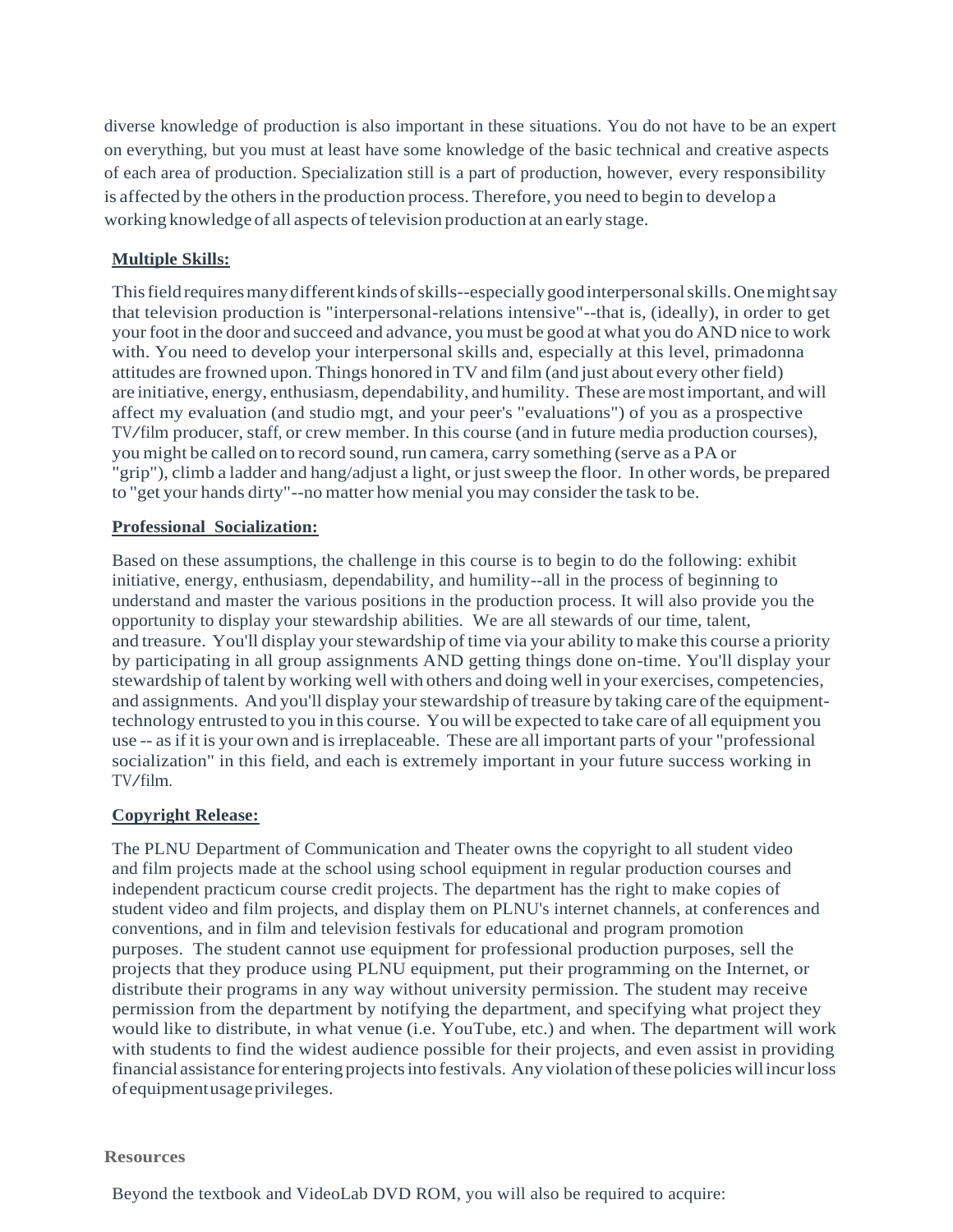- \* OneDVD(to record and burn your editing competency)
- \* One audio headset w/mini plug (for edit workshopsin theBresee Lab)
- \* One memory card for recording their various projects and files.

# **When checking-out and checking-in equipment...**

You'll be assisted by our Media Operations Manager and our TA's and the TV Station manager Eliza Jason. You will be working with Eliza Jason on a variety of competencies--especially the editing, graphics, and sound competencies. Our "technical assistants" (TA's) will also be interacting with you for equipment check out and any assistance with equipment, editing, etc. at the studio. The TA's for this semester are:

Nick Macedo, Jr, Media Comm-Production Analise Nelson, Soph, MediaComm-Production Page Adlhoch, Jr, Media Comm, Riley McQuown,

Brad Chinman

## **Edit Bay Hours:**

The edit bays are open and available when the TV Studio is open or our TA's are working. Those hours are posted by the second week of the semester on the bulletin board by the studio door. These hours fall within the library's open hours. Friday access will be limited to a couple of hours in the afternoon. The studio is closed on the weekends and most school holidays. If you have questions about this, please talk with Professor Rick Moncauskas, who is also the Media Operations Manager. His office is in the studio complex. RLC 203.

**Student Learning Outcomes (SLO's)**

As a result of this course, students will display knowledge and/or skill in the following areas:

1. Basic technical and creative skills in the following areas: studio and field camera operation, audio production, videoswitching, graphics, teleprompter operation, lighting, make-up, basic engineering, camera and performer/actor staging, studio and field directing, scriptwriting and script breakdowns, digital-non-linear editing (Adobe Premiere Video Editing software), and the writer-producer and performer rolesin television/film production;

2. Basic principles of video and audio signal monitoring and processing;

3. Television production language and processes, and the unique demands and challenges of the productionprocess;

4. Through all of this, students will begin to exhibit a professional attitude and a sense of professional production values.

**Course Activities**

This course will include the following activities:

- Self-guided lectures, video and graphical examples, and interactive activities on the basic areas ofproductionontheVideoLabDVD-ROM
- Six (6) in-class, online, and timed tests on production (in the *VideoLab DVD-ROM*), including: process, camera, lighting, audio, switching, and editing
- Completion of thirteen (13) "Production Competencies" on camera, sound, lighting, etc. (see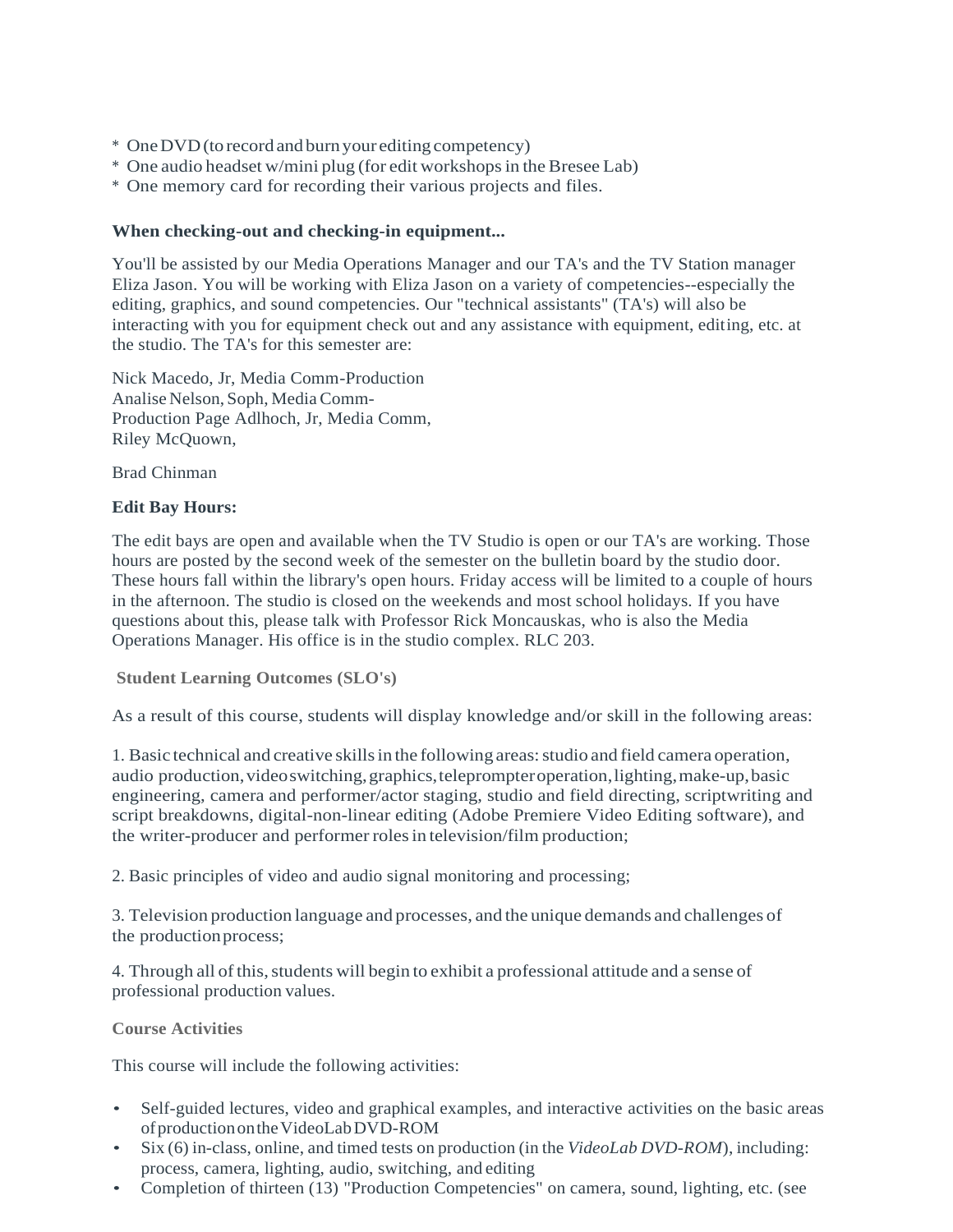assignments page for more details)

- In-class lectures, discussion, and labs on TV/film production techniques
- Screening examples of outstanding student and professional television  $\&$  film programs
- Equipment demonstrations and labs
- Two(2)3-houreveningeditingworkshops(AdobePremieresoftware)REQUIRED PARTICIPATION--see dates on course schedule and put this on your calendar NOW
- Individual, ungraded production exercises
- Serve as an observer or production crew member in one (or more) of the COM 425 TV Workshop course's *Point TV* television or film programs (4 hours minimum--with extra credit points for additional hours)
- Production of one (1) short TV/film project (group project)--short documentary film or short film
- Production of a class project: *Studio 243*--a live-to-record studio based show featuring this semester's group projects and their writer/producer

### **Lectures**

## **Lecture sessions will occur in two different venues:**

- 1. In regular class and lab sessions; and
- 2. In the VideoLab DVD-ROM (bundled with the textbook)

## **The lectures in venues 1 & 2 above will be on the topics listed below:**

Camera operation and technique--framing, composition, and the technical aspects of video camera operation

Sound--including microphone types, pick-up patterns, recording techniques, levels, mixing, etc.

Lighting--for news, dramatic effect, etc.. Technique based on purpose, tone, and task

Directing--including camera angles and staging, camera movement, talent staging and movement for drama, news, and interview shows; also, basic directing language and technique for studio interview and news shows

Technical directing--including switcher and server operationsformulti-camera live and live-to-record production

Editing--including basic operational characteristics and techniques of news/documentary and drama/comedy editing on Adobe Premiere editing software

Graphics--including the purposes and the basics of color, contrast, backgrounds, fonts and other aspects of graphic design for television and film AND the operation of the Xpression studio graphics software

Basic engineering--including color balancing, shading (f-stop/iris control), and basic waveform monitor

Teleprompter operation--including text entry and operation for studio production

Producing--including project planning, crew assignments and meetings, project organization, and the basics of television scriptwriting

Basic performance--including narration for on and off-camera performance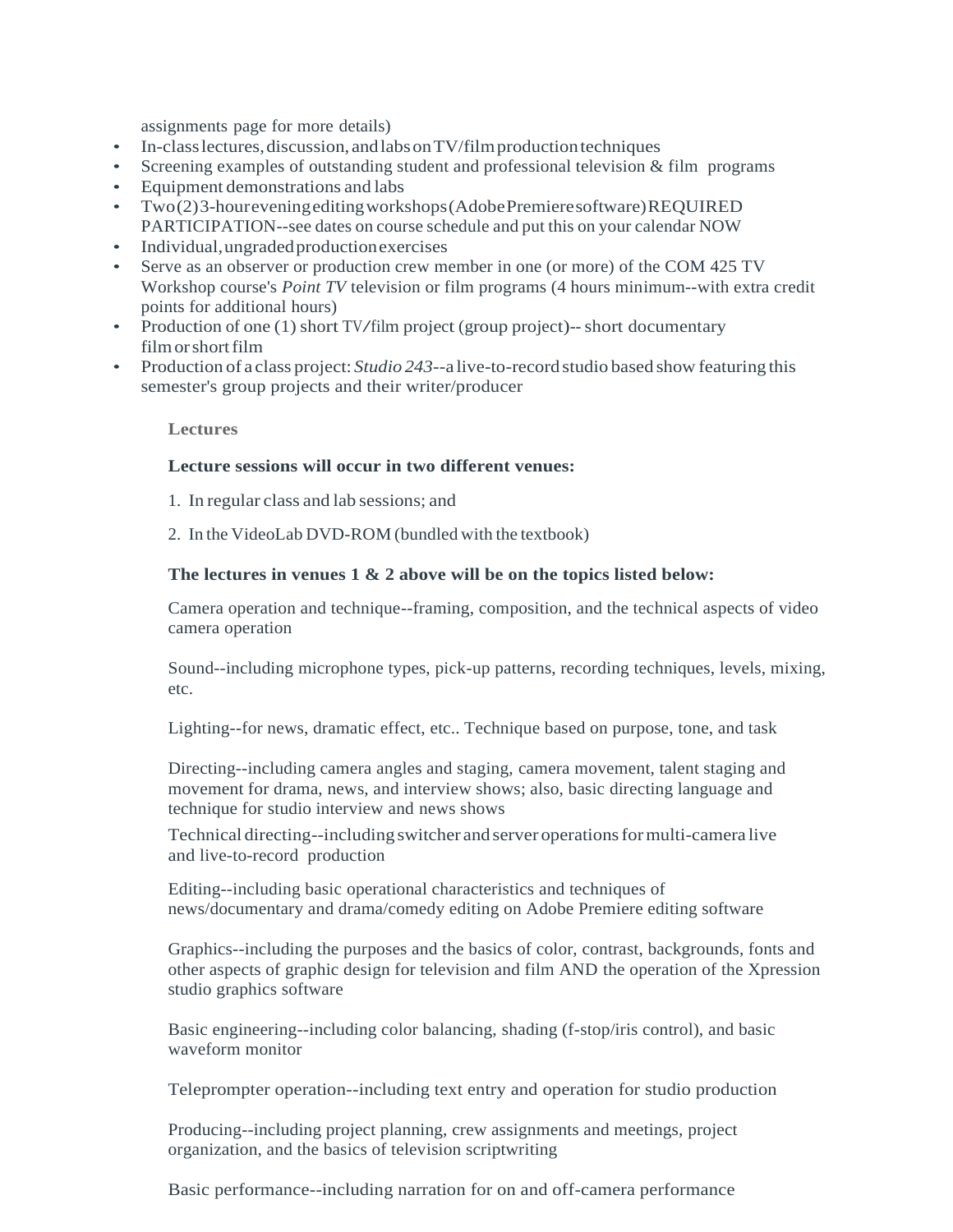We will also spend some time doing analysis, viewing and critique of selected professional and past student television projects, along with student exercises that are assigned throughout the semester.

**You will also have lectures in two REQUIRED ATTENDANCE, evening Adobe Premiere editing workshops--see "Schedule" page on this website for specific dates, times, andlocations.**

### **COURSEPOLICIES:RecordingPermissions,Copyright&EquipmentUse,andInternetPosting**

Recording Permission Process

First: **to shoot indoors on campus** you must secure permission from the building manager BEFORE you do the shoot. Ideally, best to get this done well in advance--especially if it involves your group project. For the competency shoots, secure permission at least a day in advance (if possible). This means that you must plan ahead. Don't assume you can get permission on your way to the shoot.

For getting permission to shoot in the dorms, you must contact the RD for that dorm.

Second:**to record outdoors on campus**. We have arranged a system with Public Safety whereby, if you are shooting in an exterior common area (ie. outdoor areas between or around buildings), you have permission to shoot in those public areas on campus. That system is the "press pass." IF YOU ARE WEARING the press pass that will be in your camera bag when you check out your gear, you have permission fromour department, and public safety, to shoot video outdoors on the PLNU campus. But if you plan on shooting where you might be blocking a road or sidewalk on campus, then youmust get advance permission from the PLNU Public Safety office. Also, you need special permission to shoot in and around the Fermanian Business Center. Please call and get permission from their building coordinator early. The camera operator must wearthe "press pass."

Third: **to record off campus**. You are responsible to obtain permission for all off-campus shoots. This means that if you are setting up a tripod and/or lighting and any kind of extensive sound systems with crew and talent in public or private areas, you are responsible for getting permission to shoot--depending which entity (the city, county, state, or federal govt) "owns"/is responsible for that property. If you are shooting indoors on private property, you must get permission from the property owner. This can often require that you show that you have liability insurance--whichPLNUprovidesforstudentshoots. Youmust contactJimBergherminPLNU's accountingofficeaboutinsuranceforms.

### COPYRIGHT POLICY

If you shoot video with signage (ie. Coca-cola) in the picture you must obtain the rights to show theirlogo in yourfootage if you plan tomake your video public in any way.An example would be if you want to enter your video into a festival or post it on YouTube.This goesfor PLNU signage as well.If you plan to have PLNU logos orsignage in your video, you need to get permission fromthe school to use their copyrighted identifiers. The reason for this is clear. If your video defames the school in any way, you will not get permission. (The same is true of Coca-Cola.) In most cases, assuming you are not doing anything to denigrate or besmirch the reputation of the school, permission will,most likely, be granted.We want you to be aware that use of PLNU signage is not automatically assumed.My suggestion is,ifyouwantto dosomething controversial, don'tinclude signage(PLNUorother)inyourfootage.

### COPYRIGHT RELEASE

The PLNU Dept of Communication and Theatre owns the copyright to all student video and film projects created as individual or group projects. This includes projects created by the use of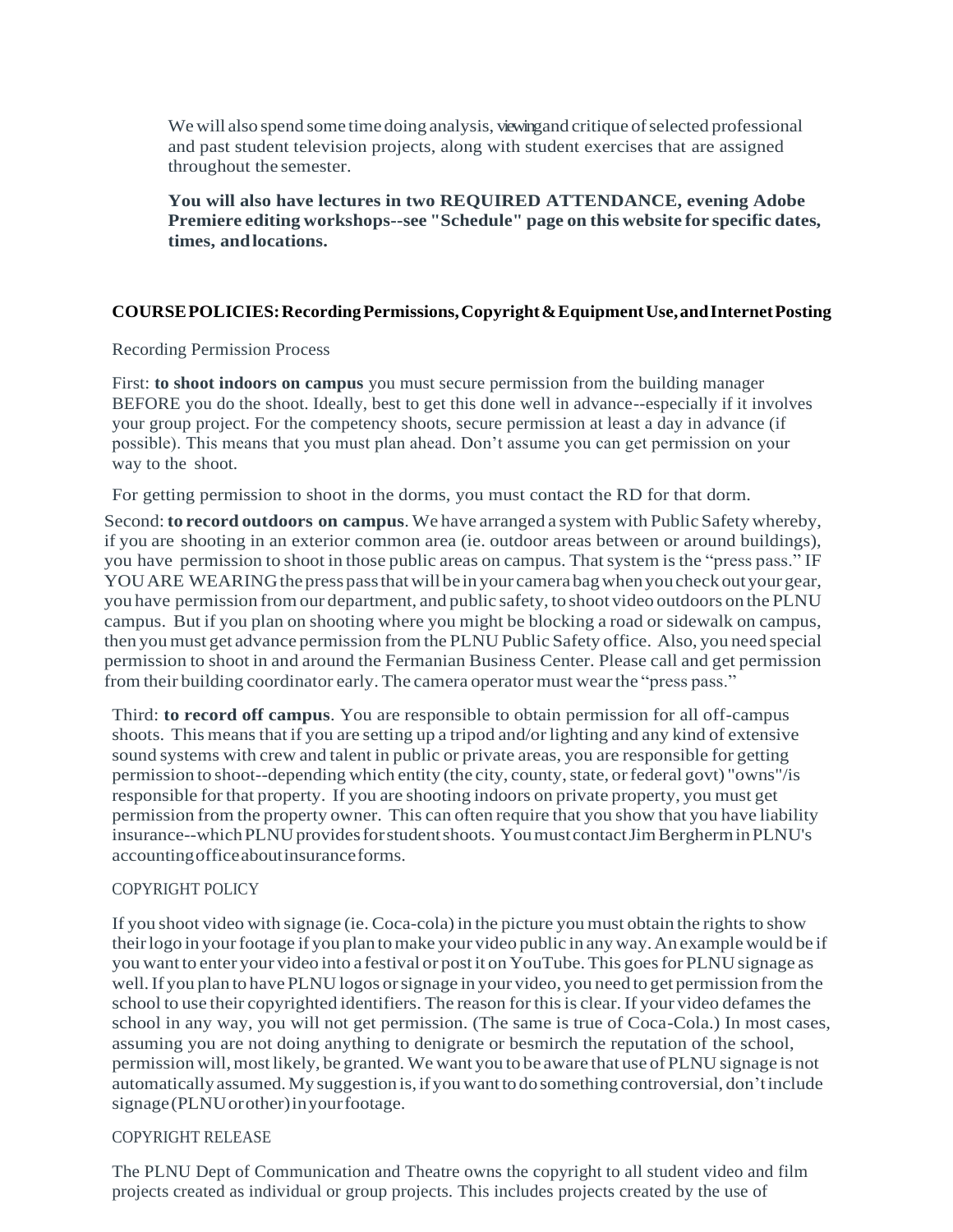student's personal equipment OR the university's equipment in regular production courses and independent practicum course credit projects. The department has the right to make copies of student video and film projects, and display them on PLNU's Point TV Vimeo channel, YouTube channel, and at conferences, conventions, or for TV or film festivals for educational and program promotion purposes.

### EQUIPMENT USE FOR PROFESSIONAL PROJECTS

Students cannot use equipment for professional production purposes without notification to the instructor. This includes getting paid by third parties for production services using university equipment or selling partial or completed projects to third parties. If a student desires to use university equipment for professional projects and wants to rent the equipment, they may do so -going through the request process with the instructor. Also, if a student takes on a professional project, and the project was referred to the student by university personnel or the instructor, then the project client must agree to a financial donation to the university -- above and beyond payment to the student. This amount must be negotiated by the client and the instructor well in advance of the production of the project.

## INTERNET POSTS OF STUDENT PROJECTS

Students cannot put their programs on the Internet or distribute their programs in any way without university permission. The student may receive permission from the department by notifying the department and specifying what project they would like to distribute, in what venue (eg. YouTube, Vimeo, etc.) and when. The department will work with students to find the widest possible audience fortheir projects.

NOTE: Any violation of these policies will incur loss of equipment privileges.

#### **ATTENDANCE AND PARTICIPATION POLICY**

From the Provost: Regular and punctual attendance at all classes in which a student is registered is considered essential to optimum academic achievement. Therefore, regular attendance and participation in each course are minimal requirements to be met. There are no allowed or excused absences except when absences are necessitated by certain university-sponsored activities and are approved in writing by the Provost.

Whenever the number of accumulated absences in a class, for any cause, exceeds ten percent of classes (this is equivalent to 3 class session absences in this course), the faculty member has the option offiling a written report to the Vice Provostfor Academic Administration which may result in de-enrollment, pending any resolution of the excessive absences between the faculty member and the student. If more than 20 percent (6 absences in this course) is reported as missed, the faculty member may initiate the student's de-enrollment from the course without advance notice to the student. If the date of de-enrollment is past the last date to withdraw from a class, the student will be assigned a grade of "F" or "NC." There are no refunds for courses where a de-enrollment was processed.

It is extremely important that you attend all course sessions, along with all of yourscheduled project production sessions. I say this for several reasons:

1. Television production is a team effort and works best when the entire team is present. Always remember: others are depending on you to not only be present, but to perform well.

2. Thisis a very competitive business where the person with "the edge" will gain employment before others.The "edge" is often gained by prompt, consistent attendance in college classes.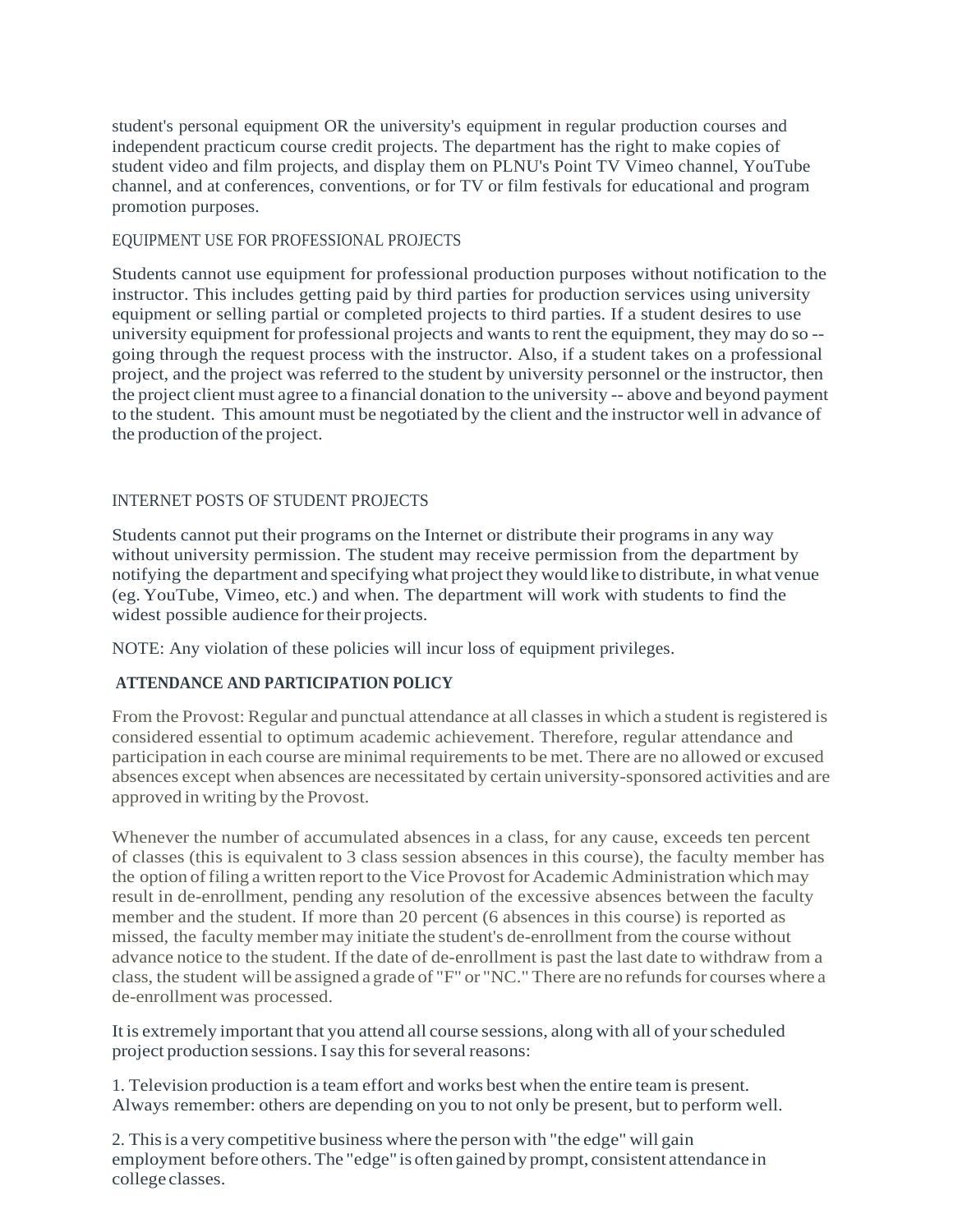3. There is much to learn in this course, therefore, time is precious and every session isimportant.

4. There is very little repetition of areas in this course. Therefore, if you miss a class session(s) when we're completing a competency(ies) in class, then you will be responsible for completing that competency by yourself. And if the competency requires group involvement or some special supervision from a studio TA or media ops manager, Rick Moncauskas, this will make the completionofthatcompetencyVERYDIFFICULT--whichcanjeopardizegettingapassing gradein this course.

Your attendance and participation grade will suffer. Every absence incurs a ten (10) point -- which is a 10% reduction in your attendance grade. It's not unusual for absences to make the difference in the final grade. For instance, you may have a total of 800 points (not counting your professional socialization (attendance) grade. But you have one (1) absence, which means you get a 90 for attendance -- instead of 100 points. Your total is 890 points--which is a B+. If you would have had perfect attendance, your cumulative points would have been 900--which is an A- ! As you can see, absences can ruin your course grade if your cumulative points at the end of the semester are on the borderline of two different grades.

Allowances aremade forfamily emergencies(i.e. death), and extreme illness--asin you're so sick that you can't walk to class. If you must be absent from class, a note and/or call or visit to the instructor--well in advance--is advised. Do your best to attend all class sessions. This is not your typical college course and an absence(s) can ruin your experience and grade in this course.

## EQUIPMENT AND FACILITIES

Camcorders, microphones, lighting kits, and other equipment are available for check-out at the PLNU studio. Check-out and return times and policies are posted on the PLNU TV & Film bulletin board by the studio door. Unfortunately, we do not have enough equipment for everyone to use simultaneously. Students who do not abide by the policies will be penalized. Penalties include substantial late fee charges, and for those that abuse policies repeatedly: loss of equipment use privileges for the semester. Also, the person that checks out the equipment is responsible for the care of equipment. If equipment is lost or damaged, students are responsible for costs to replace or repair the equipment. See additional details posted on the equipment check-out policy sheet in the TV studio.

Our equipment and facilities are not only academic labs, but are also professional production facilities for on and off-campus constituents. The success and improvement of the academic program in media studies at PLNU is dependent upon the condition, quality, and success of this facility.

Eating and drinking is especially forbidden in the control room, the edit bays, and the studio. You will be required to clean-up, strike, and return all equipment and other items to their proper places after labs and project sessions. Also, please take everything out of the facility that you bring into the facility. If I, other faculty, or department TA's consistently find papers, books, scripts or other items traceable to a student, that student's participation grade will be affected. The studio and edit bays are work areas that need to be kept as neat and clean as possible.

#### **Test Information**

#### **VideoLab DVD-ROM**

## **Tests**

You will have six (6) online, in-class, and timed tests spread throughout the semester on the content and quiz questions included in the *VideoLab DVD-ROM*. These include: process, camera, lights,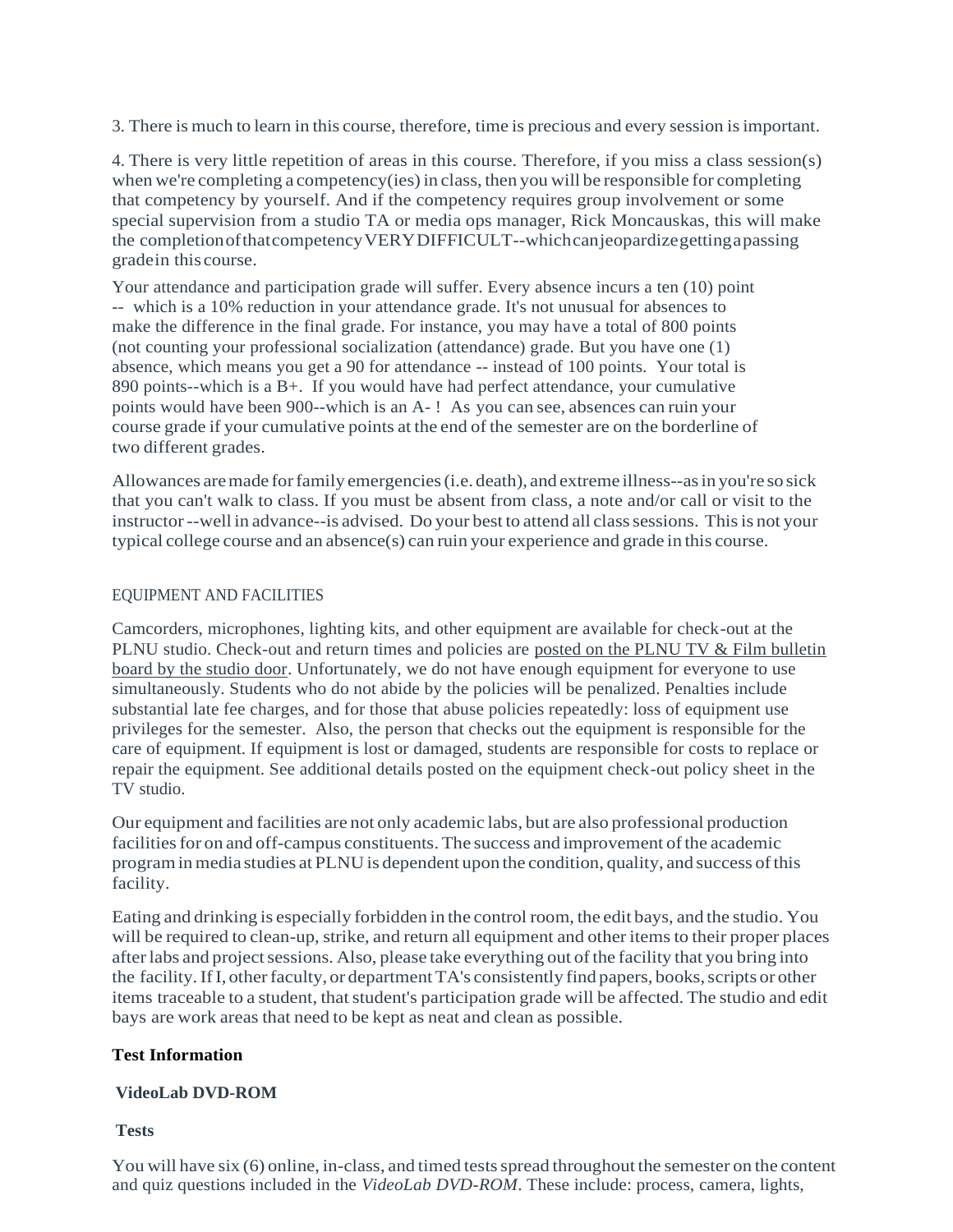audio, switcher, and editing. The DVD-ROM is available in the PLNU bookstore for purchase, and is bundled with the required textbook.

The test dates are included on the course schedule page in Canvas.

### **Final Exam**

The final exam will consist of 173 selected objective questions (T/F and multiple choice) from the DVD-ROM quizzes-- AND -- selected questions from the textbook AND in-class lecture material.

The exam will be on the Canvas website (like the VideoLab quizzes), so you will need to bring your laptop to our classroom to take the test.

#### **Evaluation-Grading**

Your grades for projects will be based upon the criteria and conventions of production identified in thetextbookandVideoLabDVD-ROM,inclasslecturesandlabsessions,andinourin-classviewing and critique sessions. You will also be evaluated on your ability to work with others on the group andclassprojects--thisincludesyourinterpersonalskills,flexibility,dependability,teamwork skills, etc.

What you will not be evaluated on:

1. The amount ofTIMEittook to accomplish the established requirements-assignmentsin this course;

2. The amountofEFFORTyou expendedtoaccomplishtheassignmentsinthis course; or

3. Your perceptions of the relative artistic and/or technical merits OR your roommate's, friend's, mother's--or any otherfamilymembers' opinions ofthe quality of your work.

You will be evaluated on the basis of **THEQUALITY OF YOUR PERFORMANCE/WORK** (based on your role: camera, directing, editing, audio, etc.), as determined by the instructors' combined experiences of over 40 years of screening and grading entry-level student projects. Your grade will also be based on meeting deadlines and due dates detailed in this course.

Categories and Weighting:

```
Assignments = 50\%Project Pitch Proposals (150 points)
First Cut of Group Project (50 points)
Final Cut Group Projects (300 points)
```

```
Quizzes & Tests = 35\%VideoLab In-class Online Tests (6 in number) (176 points)
Final Exam (171 points)
```
Attendance & Participation  $= 14\%$ 4 hours of PointTV program participation Class Attendance Professional Socialization & Attitude/Helpfulness Equipment Care

Course Evaluation  $= 1\%$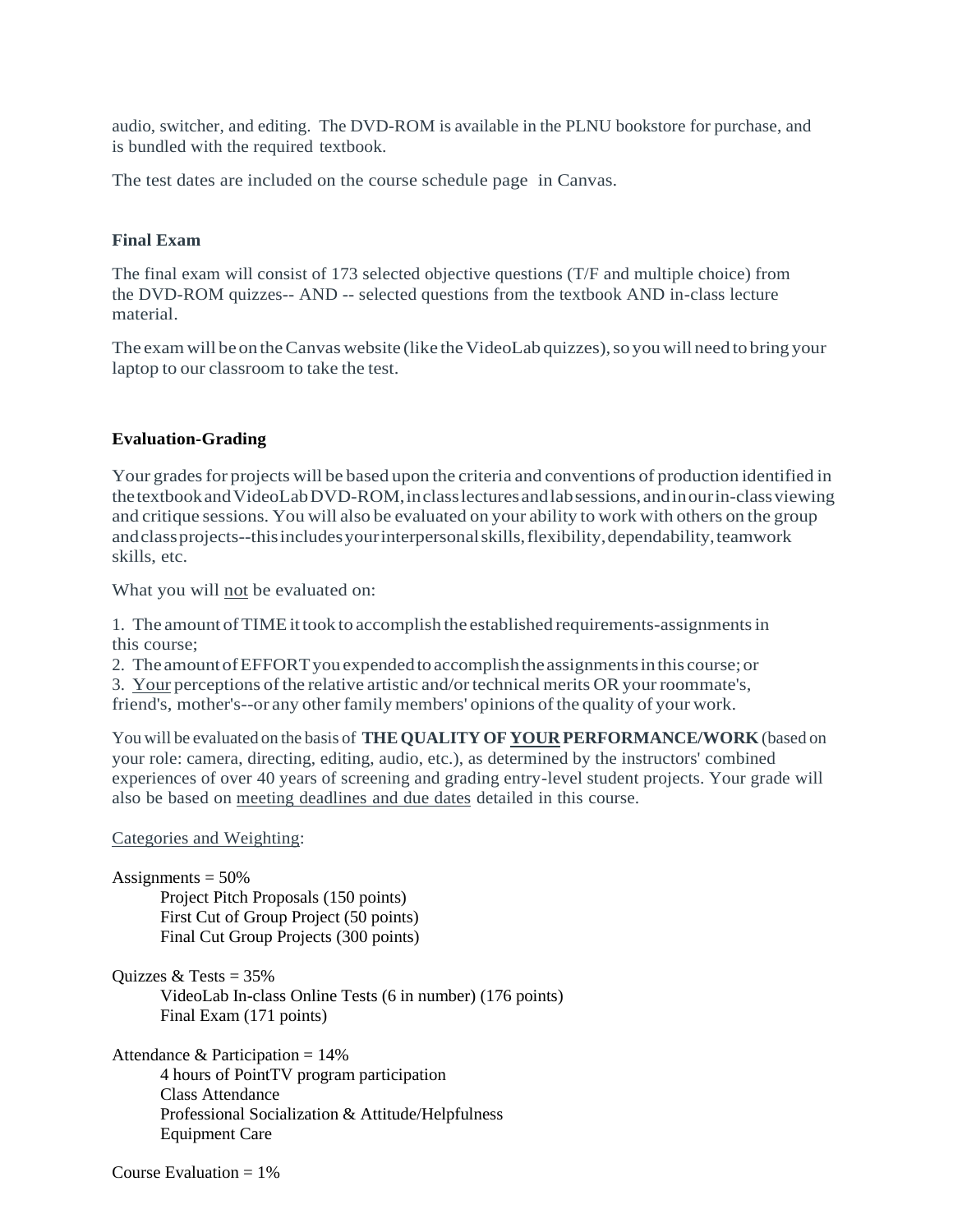Production/Equipment Competencies (13 total competencies) These are all pass/fail and you MUST COMPLETE THEM ALL or you will NOT PASS.

# **Video Lab DVD-ROM**

This course will include interactive DVD-ROM instruction on camera, lighting, audio, switching, editing, and the video production process. Our resource for this instruction will be Zettl's Video Lab DVD-ROM. The DVD-ROM includes mini-video lectures, graphic and animated displays and interactive activities and quizzes. Your DVD-ROM may be used on your own personal computer--PC or Macintosh computer.

You are required to go through all of the content on the DVD-ROM and complete all quiz questions in every section. These include process, camera, lighting, audio, switching, and editing. This content and these questions will be included on the in-class, online, and timed tests that will occur throughout the semester. The "Schedule" page on this website includes all of the test dates.

NOTE:Lab demonstrations and exercises will havemuchmoremeaning to you (andwill bemore productive for you)IF you have had the DVD-ROMinstruction and have taken and passed the quizzesin advance--in preparation for yourin-classtests.

#### **Production Competencies & Point TV Professionals Assignment**

You must complete the thirteen (13) assigned (AND REQUIRED) production/equipment competencies **to pass this course**. You must complete them during class time, or during out-ofclass time with the course TA's or media operations manager. Also, they must be completed by the deadlines provided--AS NOTED ON THE COURSE SCHEDULE. AND you are responsible for placing your completed and initialed competencies in your competency folder. Your folder is located in the COM 243 cabinet drawer in the studio office area.

Some competencies will be started and/or started and **completed in lab sessions**. Please print them out and bring them with you to the studio on the day(s) that we are working on these--based on the course schedule. These include:

- 1. Field Camera
- 2. FieldLighting
- 3. Field & Studio Sound
- 4. Remote-Controlled Studio Cameras
- 5. StudioLighting
- 6. Engineering
- 7. Switcher & Servers
- 8. \*Editing
- 9. Teleprompter
- 10. Performance
- 11. Make-Up
- 12. \*Graphics
- 13. \*Directing

\*NOTE: the directing competency is a pencil and paper exercise and is done as homework, and the edit competency is recorded on a DVD and placed into your competency file in the studio office area. And, you'll save your graphics competency in a COM243GraphicsFolder on the graphics computer in the control room. All due dates for these competencies are listed on the course schedule.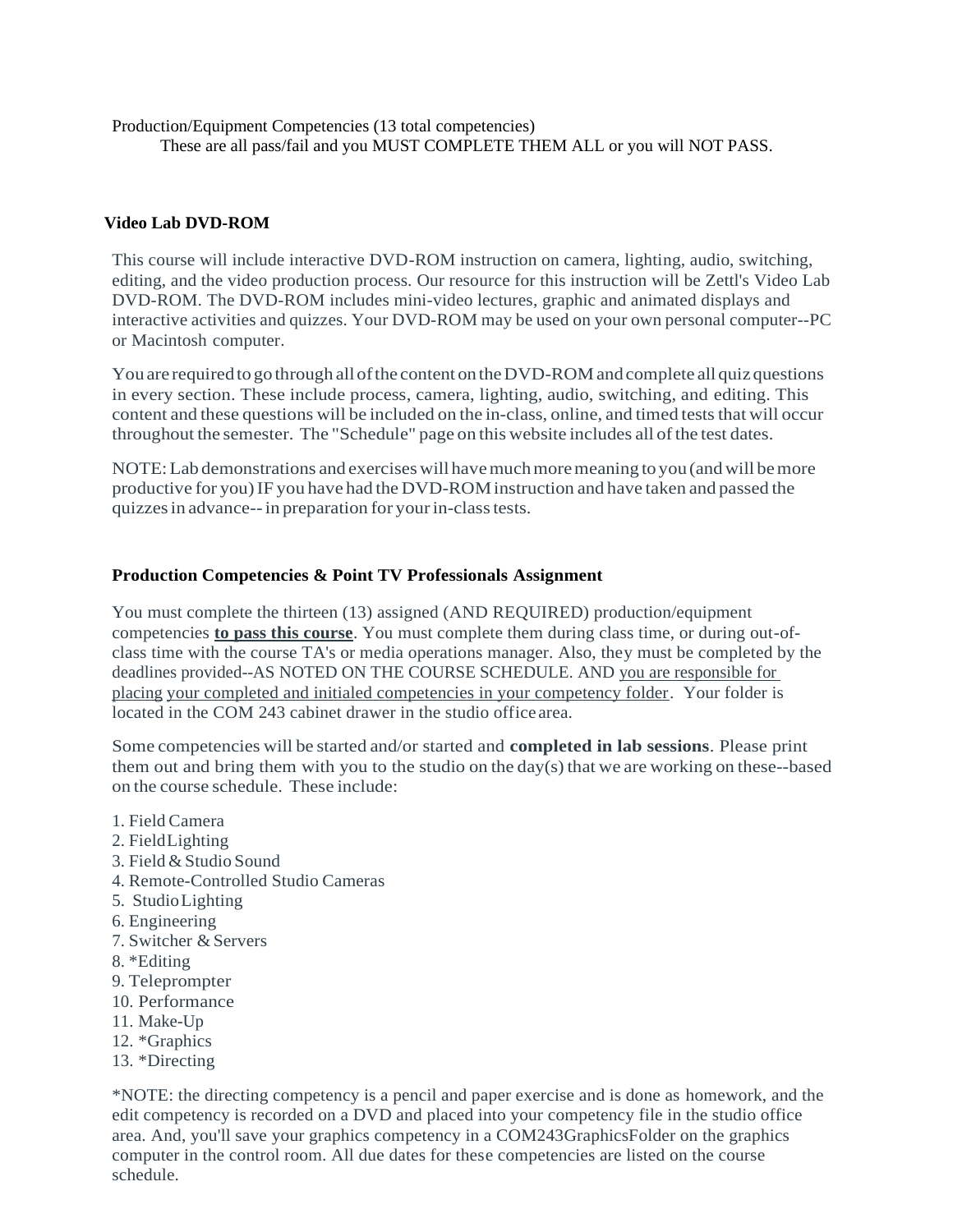## **EXTREMELY IMPORTANT NOTE:**

YOU ARE RESPONSIBLE TO PLACE YOUR FINISHED COMPETENCIES IN THE COMPETENCY BASKET ON THE DESK IN THE STUDIO OFFICE--as you complete them. Be sure to use the check-sheet(see link provided above) to keep track of your completion of your competencies in your competency folder. At the end of the semester, I will look at your competency check sheet with competencies checked off AND will (randomly select) student folders to document that all competencies are completed--with student name, date, and either instructor (Hueth or Moncauskas) or TA initials included on each competency form. If any competencies are not completely filled out or are missing fromyourfolder,ACOURSEGRADEOF"F"WILLBEENTEREDFORTHISCOURSE.

# **PLNU Academic Behavior Policy**

See the university's new policy included in the PLNU undergraduate handbook:

Both faculty and students at Point Loma Nazarene University have the right to expect a safe and ordered environment for learning. Any student behavior that is disruptive or threatening is a serious affront to Point Loma Nazarene University as a learning community. Students who fail to adhere to appropriate academic behavioral standards may be subject to discipline. Although faculty members communicate general student expectations in their syllabi and disruptive student conduct is already addressed in the Undergraduate Student Handbook, the purpose ofthis policy isto clarify what constitutes disruptive behavior in the academic setting and what actions faculty and relevant administrative offices may take in response to such disruptive student behavior.

"Disruption," as applied to the academic setting, means classroom, instructor or classmate-related student behavior that a reasonable faculty member would view as interfering with or deviating from normal classroom, class-related, or other faculty-student activity (advising, co-curricular involvement, etc.). Faculty members are encouraged to communicate positive behavior expectations at the first class session and to include them in course syllabi. Examples of disruptive classroom behavior include, but are not limited to:

- persistent speaking without being recognized or interrupting the instructor or other speakers;
- overt inattentiveness (sleeping or reading the newspaper in class);
- inordinate or inappropriate demands for instructor or classroom time or attention;
- unauthorized use of cell phone or computer;
- behavior that distracts the class from the subject matter or discussion;
- unwanted contact with a classmate in person, via social media or other means;
- inappropriate public displays of affection;
- refusal to comply with reasonable instructor direction; and/or
- invasion of personal space, physical threats, harassing behavior or personal insults.

The policy applies if the behavior is reported by a faculty member or academic administrator and occurs exclusivelyorprimarilyinastudent-facultymemberinteraction.Incidentswhichinvolve both academic and non-academic behaviormay result in responses coordinated by the Vice Provost forAcademicAdministrationandtheDeanofStudents.

Civil and polite expression of disagreement with the course instructor, during times when the instructor permits discussion, is not in itself disruptive behavior and is not prohibited.

Some students possess medical or psychological conditions that may affect functioning within the standards of the university. Although such students may be considered disabled and are protected under the Rehabilitation Act/ADA, they are required to meet the fundamental university academic and behavioral policy as described in the Student Handbook, UndergraduateCatalog and/orfaculty syllabi.